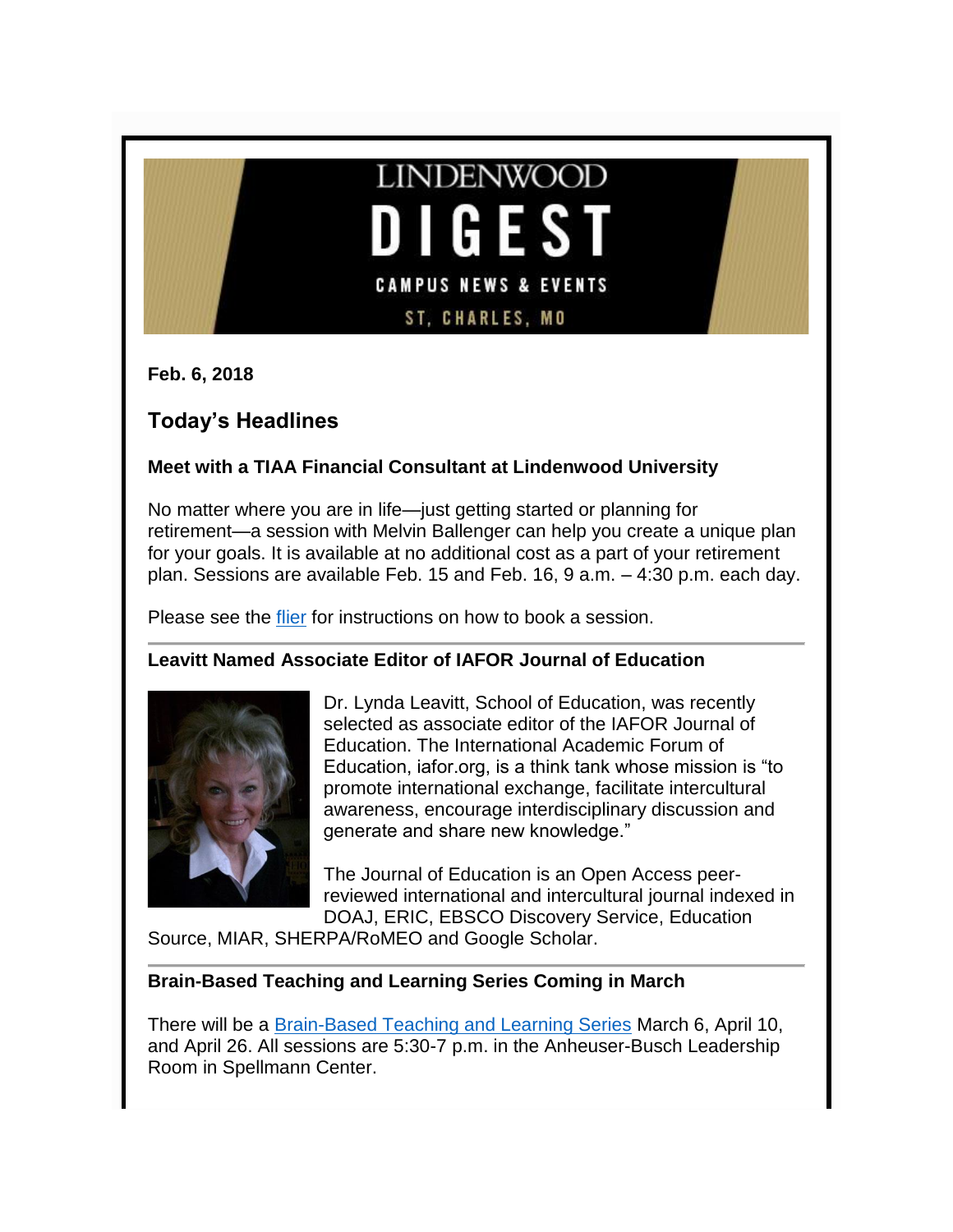The series focuses on school and classroom-level strategies to grow the instructional skills of those working to prepare the educators of tomorrow. The sessions are free and open to all.

#### **Submissions Accepted for Annual Writing Awards**

The faculty of the English department cordially invites current English BA and BFA majors to submit their work for consideration for one of our three annual awards:

The Linda Ross Creative Writing Award: Open to students at the sophomore level or above. This award goes to the student who, in the judgment of the English faculty, has submitted the best creative writing that year.

The Howard Barnett Essay Award: Open to students at the sophomore level or above. This award goes to the student who, in the judgment of the English faculty, has written the best essay of the year.

The Jean Fields Award: Open to freshmen students only. This award goes to the freshman who, in the judgment of the English faculty, has produced the best essay OR the best creative writing that year. [Read more](http://felix.lindenwood.edu/newsletter/2018_02/writingaward.pdf)

## **Recent Editions**

[The Digest archive](http://www.lindenwood.edu/about/digest-archives/)

[Belleville Digest archive](http://www.lindenwood.edu/belleville/about/lindenwood-belleville-digest-archives/)

## **Events and Deadlines**

- **Through Feb. 16:** "Connections" Exhibition, Boyle Family Gallery
- **Through February:** Heart Health Month [event information](http://felix.lindenwood.edu/newsletter/2018_02/hearthealthinfo.pdf) and [calendar](http://felix.lindenwood.edu/newsletter/2018_02/heartcalendar.pdf)
- **Through April 4**: [Academic Technology Services Workshops](http://felix.lindenwood.edu/newsletter/2018_01/ats_spring_catalog.pdf)
- **Feb. 6:**  $5^{th}$  [Annual Student-Athlete Talent Show](http://felix.lindenwood.edu/newsletter/2018_01/talentshow2018.jpg)
- **Feb. 7:** [Adjunct Instructor Fair](http://felix.lindenwood.edu/newsletter/2018_01/adjunctfair.pdf) [\(RSVP\)](https://www.eventbrite.com/o/lindenwood-human-resources-11113458435)
- **Feb. 8:** [Bruce O'Neill,](http://www.lindenwood.edu/academics/centers-institutes/center-for-international-and-global-studies/speaker-series/bruce-oneill-the-class-of-boredom-in-the-global-economy/) 7 p.m. Dunseth Auditorium
- **Feb. 13:** Disenfranchisement and Democracy: A discussion on voting rights, felons, activists and politics, and housing and representation, 3:30 p.m. Dunseth, Harmon Hall
- **Feb. 13-17:** [The Cripple of Inishmaan](http://www.lindenwood.edu/j-scheidegger-center-for-the-arts/upcoming-events/university-theater/the-cripple-of-inishmaan-feb-13-17/)
- **Feb. 16:** [Student Research Conference faculty nomination deadline](http://www.lindenwood.edu/academics/beyond-the-classroom/student-research/srse-faculty-nominations/)